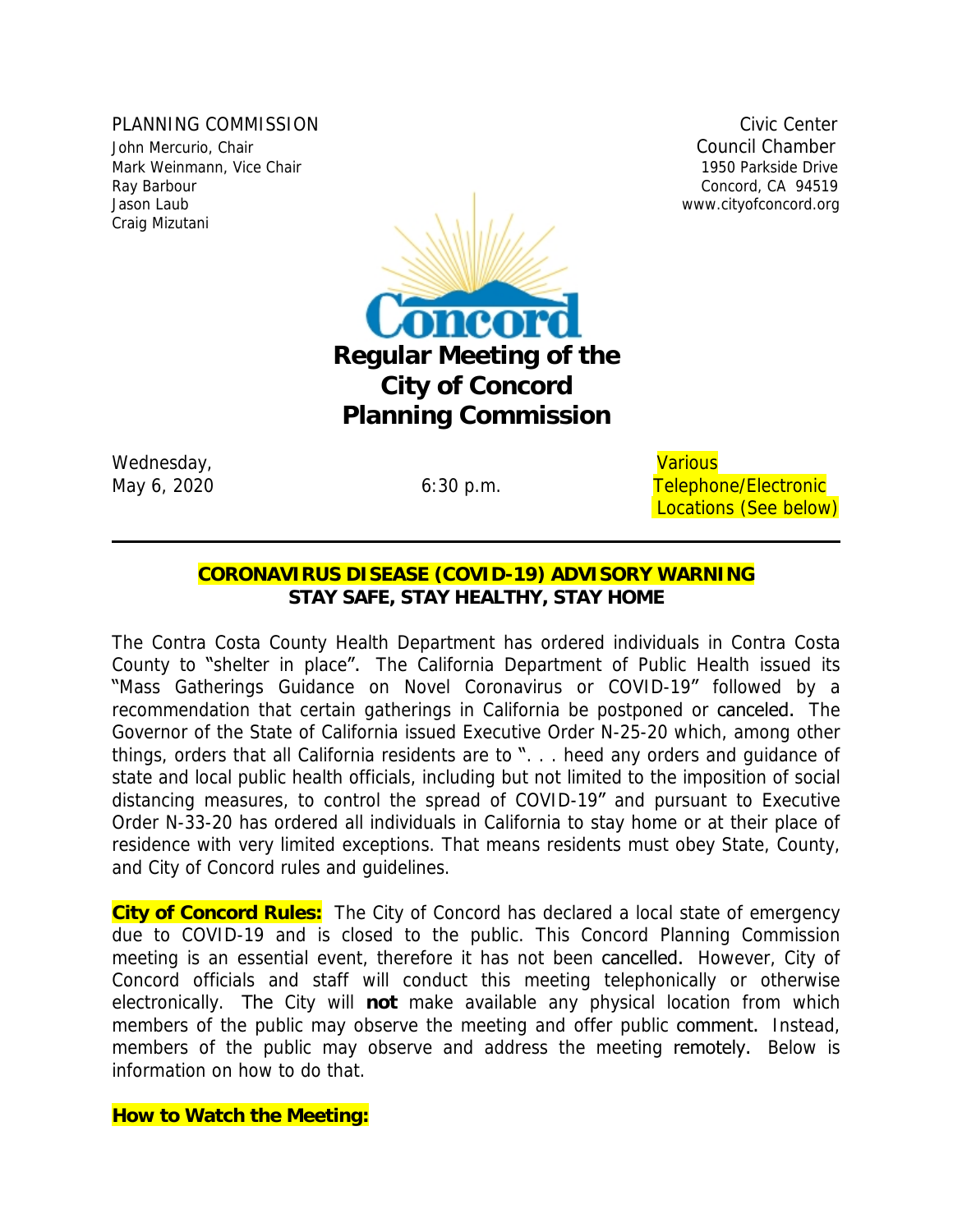- Watch on TV on Comcast Channel 28, Wave Channel 29, and U-verse Channel 99
- Watch the TV broadcast through the City's website by following [THIS LINK](http://204.195.93.6/cablecastapi/live?channel_id=1&use_cdn=true)

## **How to Submit Public Comments:**

Written: All comments received **before 3:00 pm the day of the meeting** will be posted on the City's website as "Correspondence" under the relevant agenda item and provided to the Planning Commissioners at the meeting. Please email your comments to [pcpubliccomments@cityofconcord.org](mailto:pcpubliccomments@cityofconcord.org).

Read Aloud During the Meeting: Email your comments to [pcpubliccomments@cityofconcord.org](mailto:pcpubliccomments@cityofconcord.org) when the Chair opens the public comment period for the relevant agenda item; please indicate the agenda item and title in your email subject line. If you want your comment read aloud, prominently write "Read Aloud at Meeting" at the top of the email and your comments will be read into the record (not to exceed three minutes at staff's cadence).

**AGENDIZED ITEMS –** The public is entitled to address the Planning Commission on items appearing on the agenda before or during the Planning Commission's consideration of that item. Each speaker will be limited to approximately three minutes. Please see "How to Submit Public Comments" above.

- **1. ROLL CALL**
- **2. PUBLIC COMMENT PERIOD** Please see "How to Submit Public Comments" above.
- **3. CONSENT CALENDAR** Please see "How to Submit Public Comments" above.
	- **1. [4/15/20 Meeting Minutes](https://www.cityofconcord.org/DocumentCenter/View/4555/041520-Draft-Minutes)**
- **[4.](https://www.cityofconcord.org/DocumentCenter/View/4555/041520-Draft-Minutes) [PUBLIC HEARINGS](https://www.cityofconcord.org/DocumentCenter/View/4555/041520-Draft-Minutes)** Please see "[How to Submit Public Comments](https://www.cityofconcord.org/DocumentCenter/View/4555/041520-Draft-Minutes)" above[.](https://www.cityofconcord.org/DocumentCenter/View/4555/041520-Draft-Minutes)
	- **[1.](https://www.cityofconcord.org/DocumentCenter/View/4555/041520-Draft-Minutes) [Salmon Run Apartments Use Permit Amendment](https://www.cityofconcord.org/DocumentCenter/View/4554/Salmon-Run-Second-Use-Permit-Amendment) (PL19236 – UPA, DR) –** Application for a Use Permit Amendment (PL19236-UPA, DR) to reduce the open space requirement (CDC Section 18.150.100) for a previously approved conversion of an existing 16,833 sq. ft. office building into 32 apartment units on a 0.53-acre parcel located at 2325 Clayton Road. The General Plan designation is Downtown Mixed Use; Zoning classification is DMX (Downtown Mixed Use); APN 126-104-008. CEQA; This project is classified as a Class 32 Categorical Exemption under CEQA Guidelines Section 15332 "In-Fill Development Projects." **Project Planner: Sarah Yuwiler @ (925) 671-3465 or [sarah.yuwiler@cityofconcord.org](mailto:sarah.yuwiler@cityofconcord.org)**

**[POWERPOINT PRESENTATION](http://cityofconcord.org/DocumentCenter/View/4575/Salmon-Run-PowerPoint)**

**[5.](http://cityofconcord.org/DocumentCenter/View/4575/Salmon-Run-PowerPoint) COMMISSION [CONSIDERATIONS](http://cityofconcord.org/DocumentCenter/View/4575/Salmon-Run-PowerPoint)** Please see "How to Submit Public [Comments](http://cityofconcord.org/DocumentCenter/View/4575/Salmon-Run-PowerPoint)" [above.](http://cityofconcord.org/DocumentCenter/View/4575/Salmon-Run-PowerPoint)